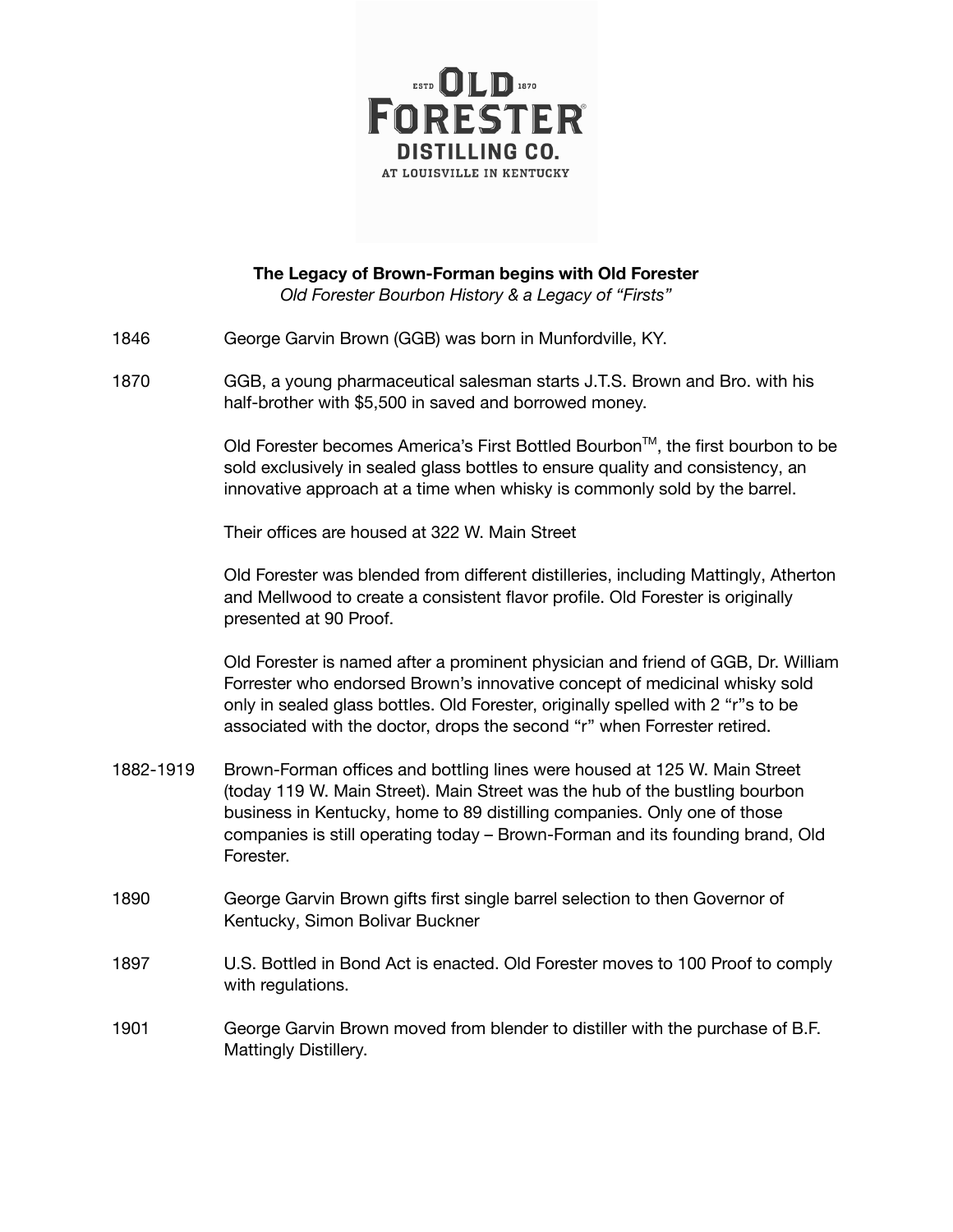| 1910 | Fire on the bottling line, housed at 125 Main Street (today 119 W. Main Street)<br>threatened the building and the business. (October 2, 1910)                                                                                                |
|------|-----------------------------------------------------------------------------------------------------------------------------------------------------------------------------------------------------------------------------------------------|
| 1920 | Prohibition begins.                                                                                                                                                                                                                           |
|      | Brown-Forman applies for and receives No. 3 of only six federal licenses in the<br>state of Kentucky to continue selling Old Forester for medicinal purposes.                                                                                 |
| 1924 | Brown-Forman and Old Forester moves its headquarters to Howard Street at<br>Dixie Highway                                                                                                                                                     |
| 1933 | Prohibition repealed. Old Forester increases production.                                                                                                                                                                                      |
|      | Old Forester is the only Bourbon sold by the same company before, during and<br>after Prohibition.                                                                                                                                            |
| 1941 | Old Forester begins producing industrial alcohol (ethanol) to help World War II<br>efforts.                                                                                                                                                   |
| 1951 | Old Forester is the first to issue Holiday Decanters                                                                                                                                                                                          |
| 1959 | Old Forester 86 Proof introduced, 100 Proof retained.                                                                                                                                                                                         |
| 1964 | Old Forester The President's Choice introduced by then President George<br>Garvin Brown II                                                                                                                                                    |
| 1970 | Old Forester celebrates its 100th anniversary                                                                                                                                                                                                 |
| 2002 | Old Forester celebrates the 156th birthday of founder George Garvin Brown with<br>a limited-edition Old Forester Birthday Bourbon™ on his birthday, Sept 2.<br>Birthday Bourbon is the result of a single day's production and aged 12 years. |
| 2014 | Brown-Forman announces plans for Old Forester distillery on Whiskey Row                                                                                                                                                                       |
| 2015 | Fire on Whiskey Row; 119 W. Main was not fire damaged, it becomes a vital<br>piece of support while structural integrity was restored to the entire block,<br>delaying completion by about one year. (July 7, 2015)                           |
| 2018 | Old Forester Distilling Co. returns home to Whisky Row and opens at 119 W.<br>Main Street, housed in the same building that the brand called home from 1882<br>$-1919.$                                                                       |
|      | Old Forester is the only bourbon continually sold by the same company before,<br>during, and after Prohibition.                                                                                                                               |
|      | Old Forester distillery is the only downtown distillery which houses an active<br>cooperage, charring barrels in the same facility where spirits are being aged.                                                                              |